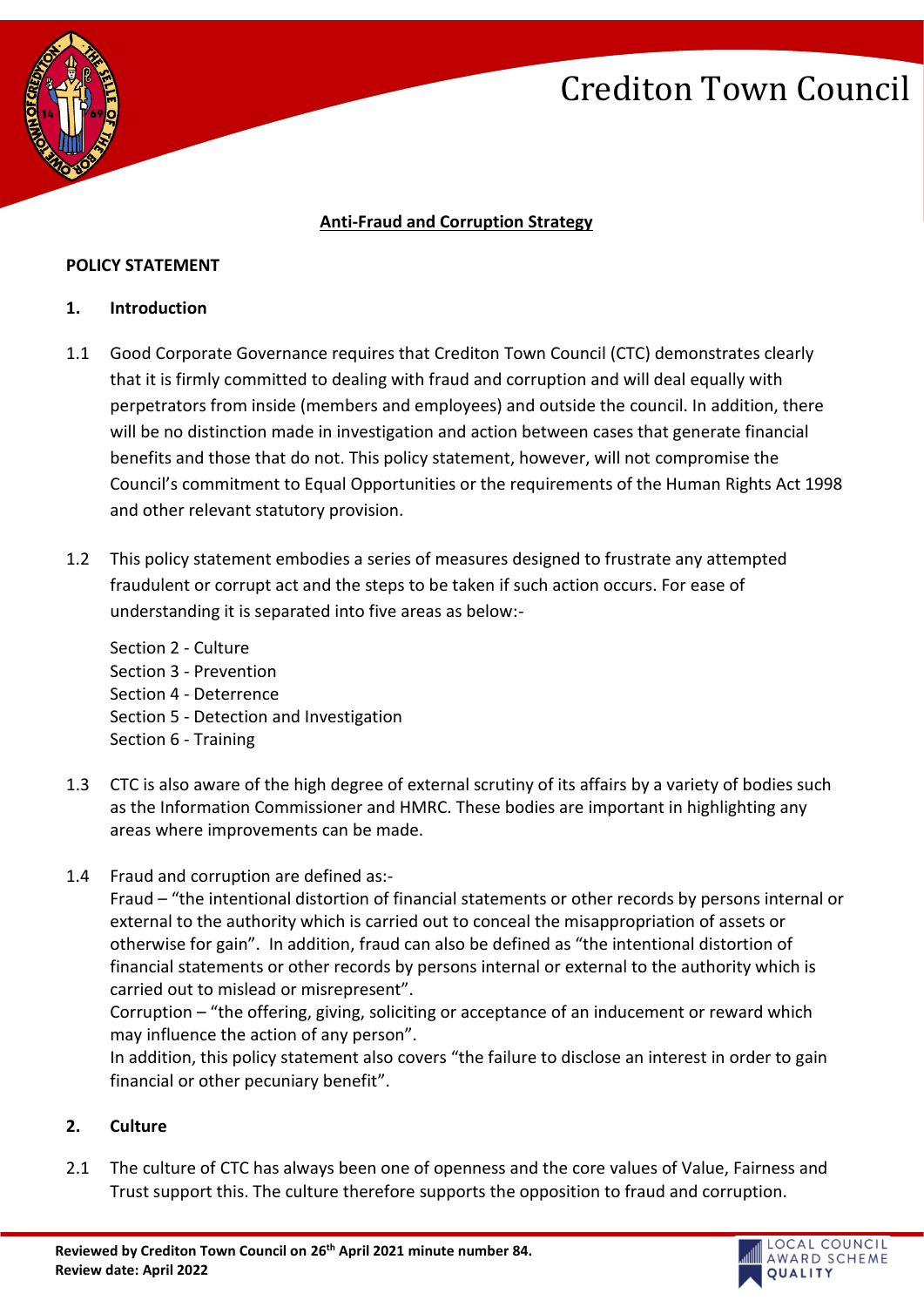

- 2.2 The prevention/detection of fraud/corruption and the protection of the public purse are responsibilities of everyone, both internal and external to the organisation.
- 2.3 CTC's elected members and employees play an important role in creating and maintaining this culture. They are positively encouraged to raise concerns regarding fraud and corruption, immaterial of seniority, rank or status, in the knowledge that such concerns will, wherever possible, be treated in confidence. The public also has a role to play in this process and should inform CTC if they feel that fraud/corruption may have occurred.
- 2.4 Concerns must be raised when members, employees or the public reasonably believe that one or more of the following has occurred, is in the process of occurring, or is likely to occur:
	- A criminal offence
	- A failure to comply with a statutory or legal obligation
	- Improper or unauthorised use of public or other official funds
	- A miscarriage of justice
	- Maladministration, misconduct or malpractice
	- Endangering an individual's health and/or safety
	- Damage to the environment
	- Deliberate concealment of any of the above .
- 2.5 CTC will ensure that any allegations received in any way, including by anonymous letters or telephone calls, will be taken seriously and investigated in an appropriate manner.
- 2.6 CTC will deal firmly with those who defraud the council or who are corrupt, or where there has been financial malpractice. There is, of course, a need to ensure that any investigation process is not misused and, therefore, any abuse (such as employees/members raising malicious allegations) may be dealt with as a disciplinary matter (employees) or through Standing Order procedures (members).
- 2.7 When fraud and corruption has occurred due to a breakdown in systems or procedures, CTC will ensure that appropriate improvements in systems of control are implemented in order to prevent a reoccurrence.

## **3. Prevention**

- 3.1 Role of Elected Members
- 3.1.1 As elected representatives, all members have a duty to the residents of Crediton Town to protect the council as a corporate body and public money from any acts of fraud and corruption.
- 3.1.2 This is done through existing practice, compliance with the Code of Conduct, Standing Orders, Financial Regulations and relevant legislation.
- 3.1.3 Elected Members sign to the effect that they have read and understood the Code of Conduct for Members when they take office. Conduct and ethical matters are specifically brought to the

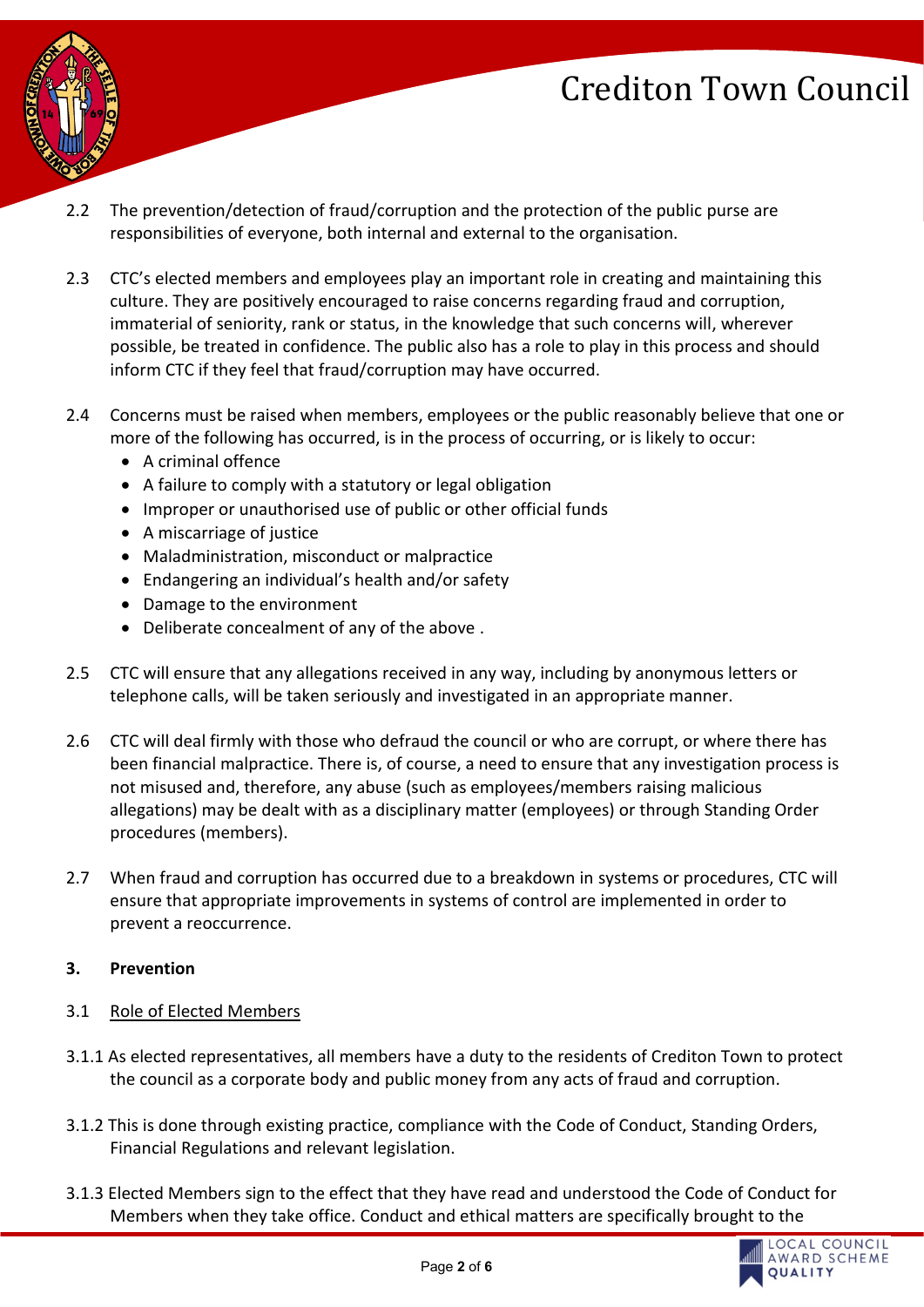

attention of members during induction and include the declaration and registration of interests. Officers advise members of new legislative or procedural requirements.

## 3.2 Role of the Town Clerk & Responsible Financial Officer

3.2.1 The Town Clerk & Responsible Financial Officer has been designated the statutory responsibilities as defined by s151 of the Local Government Act 1972. These responsibilities outline that every local authority in England & Wales should:

"make arrangements for the proper administration of their financial affairs and shall secure that one of their officers has the responsibility or the administration of those affairs".

- 3.2.2 Their responsibility to undertake proper administration encompasses all aspects of local authority financial management including:
	- Compliance with the statutory requirements for accounting and internal audit
	- Ensuring the Council's responsibility for ensuring proper administration of it's financial affairs
	- The proper exercise of a wide range of delegated powers both formal and informal
	- The responsibility for managing the financial affairs of the local authority in all it's dealings
	- The recognition of the fiduciary responsibility owed to local tax payers.
- 3.2.3 Under these statutory responsibilities the Town Clerk & Responsible Financial Officer contributes to the anti-fraud and corruption framework.
- 3.2.4 The Town Clerk & Responsible Financial Officer is responsible for the communication and implementation of this strategy. They are also responsible for ensuring that employees are aware of personnel policies and procedures, Financial Regulations and Standing Orders and that the requirements of each are being met in their everyday business activities.
- 3.2.5 The Town Clerk & Responsible Financial Officer is expected to create an environment in which Council staff feel able to approach them with any concerns they may have about suspected irregularities.
- 3.2.6 Special arrangements may be applied from time to time, for example where employees are responsible for cash handling or are in charge of financial systems and systems that generate payments. These procedures will be supported by relevant training.
- 3.2.7 CTC recognises that a key preventative measure in dealing with fraud and corruption is to take effective steps at the recruitment stage to establish, as far as possible, the honesty and integrity of potential employees, whether for permanent, temporary or casual posts and agency staff. CTC's recruitment procedure contains appropriate safeguards in the form of written references, the verification of qualifications held and employment history. As in other public bodies, a Disclosure and Barring Service (DBS) check will be undertaken for employees working with or who may have contact with children or vulnerable adults.

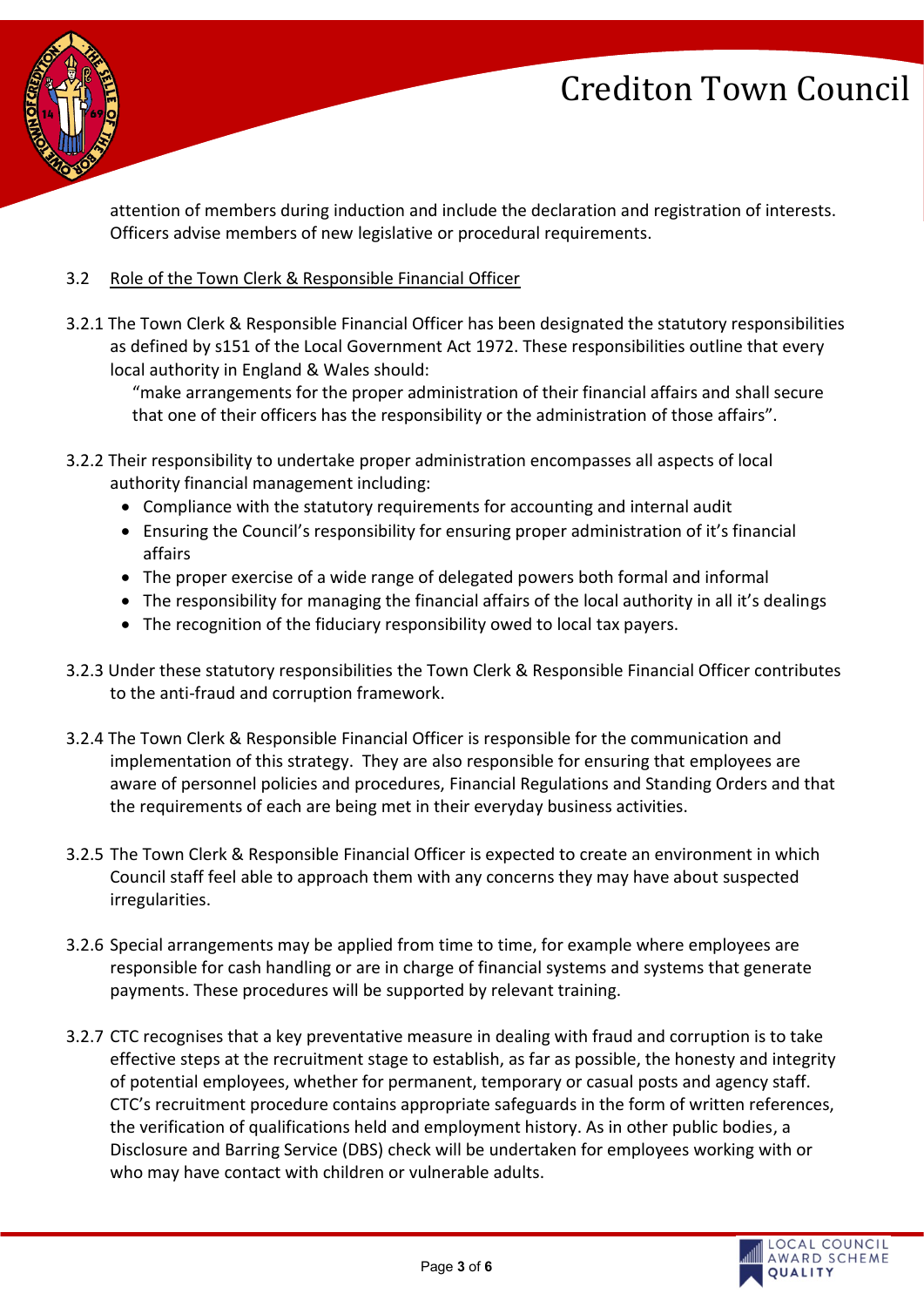



### 3.3 Responsibilities of Employees

- 3.3.1 Each employee is governed in their work by the Standing Orders and Financial Regulations, and other policies on conduct and on IT usage. Included in the policies are guidelines on Gifts and Hospitality, and codes of conduct associated with professional and personal conduct and conflict of interest. These are issued to all employees when they commence employment.
- 3.3.2 In addition to paragraph 3.3.1, employees are responsible for ensuring that they follow the instructions given to them by management, particularly in relation to the safekeeping of the assets of the Council.
- 3.3.3 Employees are expected always to be aware of the possibility that fraud, corruption and theft may exist in the workplace and be able to share their concerns with management.

### 3.4 Conflicts of Interest

- 3.4.1 Both elected members and employees must ensure that they avoid situations where there is a potential for a conflict of interest. Such situations can arise with externalisation of services, internal tendering, planning and land issues etc. Effective role separation will ensure decisions made are seen to be based upon impartial advice and avoid questions about improper disclosure of confidential information.
- 3.5 Official Guidance
- 3.5.1 In addition to Financial Regulations and Standing Orders, due regard will be had to external and inspectorate recommendations.
- 3.6 Role of Internal Audit
- 3.6.1 Internal Audit plays a vital preventative role in trying to ensure that systems and procedures are in place to prevent and deter fraud and corruption.
- 3.7 Role of the External Auditor
- 3.7.1 Independent external audit is an essential safeguard of the stewardship of public money. This is currently carried out by PKF Littlejohn LLP through specific reviews that are designed to test (amongst other things) the adequacy of financial systems and arrangements for preventing and detecting fraud and corruption. It is not the external auditors' function to prevent fraud and irregularities, but the integrity of public funds is at all times a matter of general concern. External auditors are always alert to the possibility of fraud and irregularity, and will act without undue delay if grounds for suspicion come to their notice. The external auditor has a responsibility to review arrangements for preventing and detecting fraud and irregularities, and arrangements designed to limit the opportunity for corrupt practices.

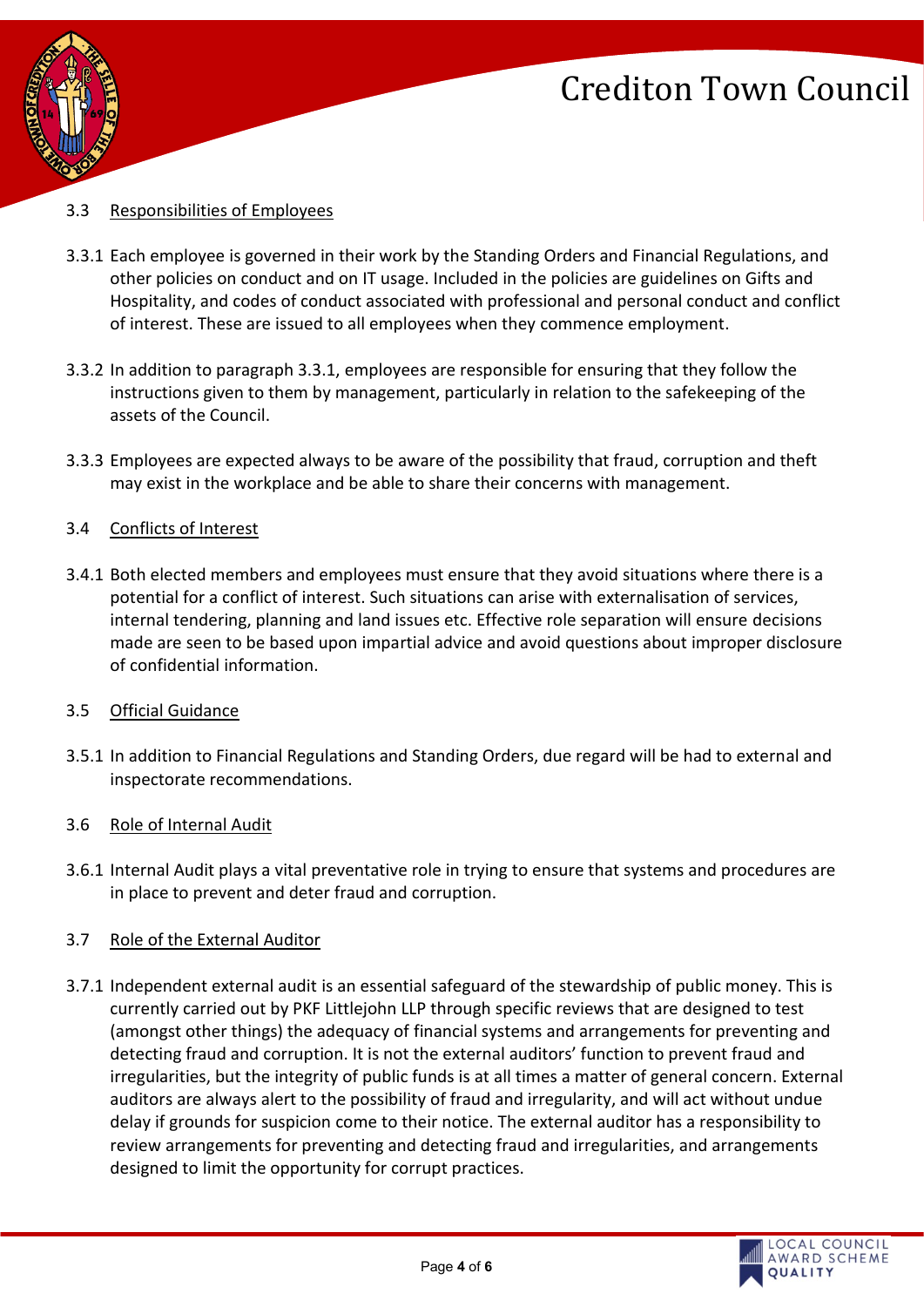

3.7.2 Where External Audit is required to undertake an investigation they will operate within legislation and their codes of conduct.

## 3.8 Role of the Public

3.8.1 This policy, although primarily aimed at those within or associated with CTC, enables concerns raised by the public to be investigated, as appropriate, by the relevant person in a proper manner.

### **4. Deterrence**

### 4.1 Prosecution

4.1.1 In terms of proceedings, CTC will ensure consistency in its actions to specific cases and to deter others from committing offences against it.

### 4.2 Disciplinary Action

- 4.2.1 Theft, fraud and corruption are serious offences which may constitute gross misconduct against the council as a corporate body, and employees will face disciplinary action if there is evidence that they have been involved in these activities. Disciplinary action will be taken in addition to, or instead of, criminal proceedings depending on the circumstances of each individual case but in a consistent manner.
- 4.2.2 Members will face appropriate action under this policy if they are found to have been involved in theft, fraud and corruption against CTC. Action will be taken in addition to, or instead of criminal proceedings, depending on the circumstances of each individual case but in a consistent manner. If the matter is a breach of the Code of Conduct, this will be dealt with my the Mid Devon District Council Monitoring Officer.

### 4.4 Publicity

- 4.4.1 CTC will optimise the publicity opportunities associated with anti-fraud and corruption activity.
- 4.4.2 In all cases (both Members and employees) where CTC has suffered a financial loss, the recovery of the loss will be considered.
- 4.4.3 All anti-fraud and corruption activities, including the update of this policy, will be publicised.

### **5. Detection and Investigation**

5.1 In addition to Internal Audit, there are numerous systems and management controls in place to deter fraud and corruption but it is often the vigilance of employees and members of the public that aids detection.